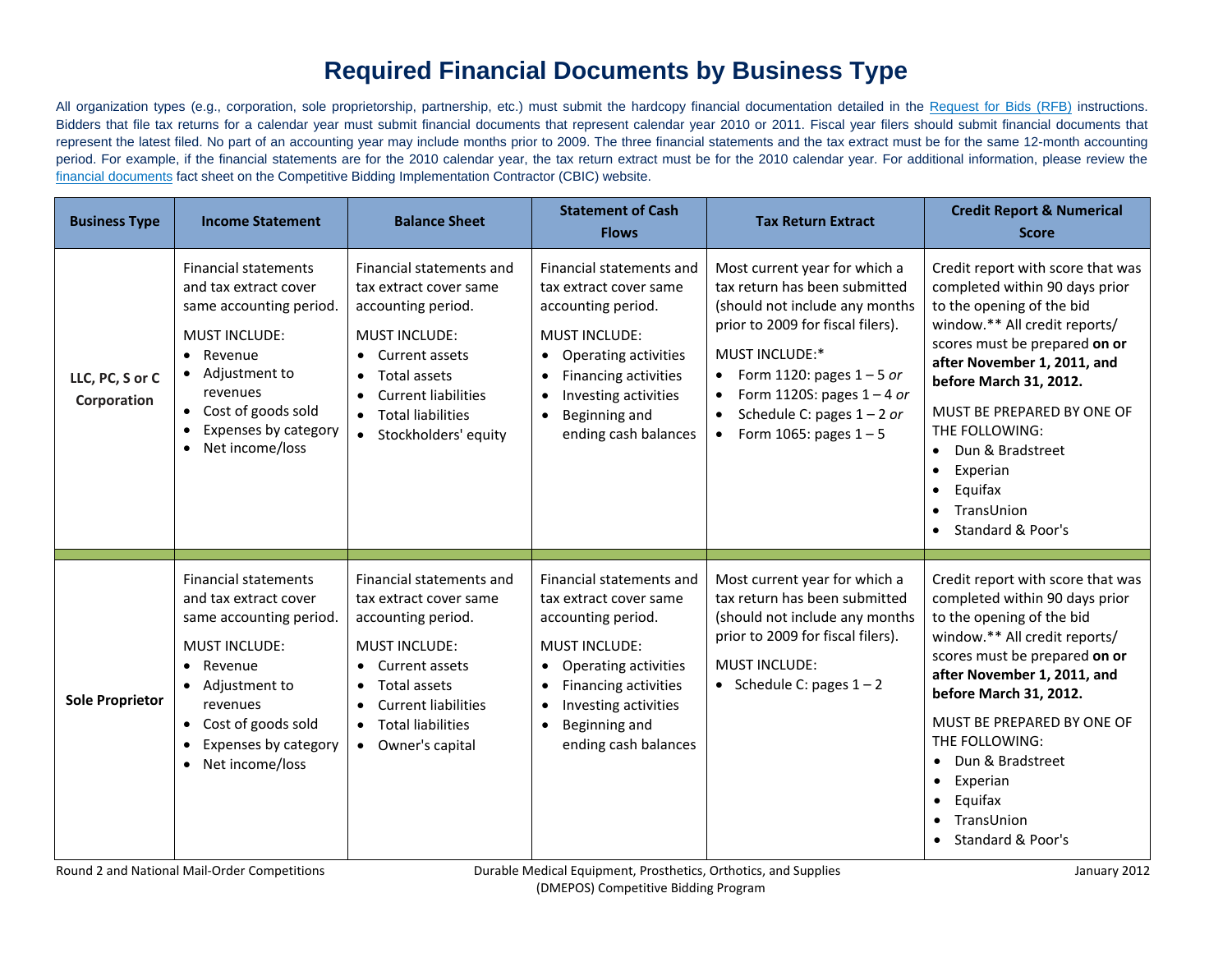| <b>Business Type</b>              | <b>Income Statement</b>                                                                                                                                                                                                             | <b>Balance Sheet</b>                                                                                                                                                                                                                                                               | <b>Statement of Cash</b><br><b>Flows</b>                                                                                                                                                                                                                               | <b>Tax Return Extract</b>                                                                                                                                                                       | <b>Credit Report &amp; Numerical</b><br><b>Score</b>                                                                                                                                                                                                                                                                                                                        |
|-----------------------------------|-------------------------------------------------------------------------------------------------------------------------------------------------------------------------------------------------------------------------------------|------------------------------------------------------------------------------------------------------------------------------------------------------------------------------------------------------------------------------------------------------------------------------------|------------------------------------------------------------------------------------------------------------------------------------------------------------------------------------------------------------------------------------------------------------------------|-------------------------------------------------------------------------------------------------------------------------------------------------------------------------------------------------|-----------------------------------------------------------------------------------------------------------------------------------------------------------------------------------------------------------------------------------------------------------------------------------------------------------------------------------------------------------------------------|
| Partnership                       | <b>Financial statements</b><br>and tax extract cover<br>same accounting period.<br><b>MUST INCLUDE:</b><br>• Revenue<br>• Adjustment to<br>revenues<br>• Cost of goods sold<br>Expenses by category<br>$\bullet$<br>Net income/loss | Financial statements and<br>tax extract cover same<br>accounting period.<br><b>MUST INCLUDE:</b><br>Current assets<br>$\bullet$<br>Total assets<br>$\bullet$<br><b>Current liabilities</b><br>$\bullet$<br><b>Total liabilities</b><br>$\bullet$<br>Partners' capital<br>$\bullet$ | Financial statements and<br>tax extract cover same<br>accounting period.<br><b>MUST INCLUDE:</b><br>Operating activities<br>$\bullet$<br>Financing activities<br>Investing activities<br>$\bullet$<br>Beginning and<br>$\bullet$<br>ending cash balances               | Most current year for which a<br>tax return has been submitted<br>(should not include any months<br>prior to 2009 for fiscal filers).<br><b>MUST INCLUDE:</b><br>• Form 1065: pages $1 - 5$     | Credit report with score that was<br>completed within 90 days prior<br>to the opening of the bid<br>window.** All credit reports/<br>scores must be prepared on or<br>after November 1, 2011, and<br>before March 31, 2012.<br>MUST BE PREPARED BY ONE OF<br>THE FOLLOWING:<br>• Dun & Bradstreet<br>• Experian<br>$\bullet$ Equifax<br>• TransUnion<br>• Standard & Poor's |
| <b>Non-Profit</b><br>Organization | <b>Financial statements</b><br>and tax extract cover<br>same accounting period.<br><b>MUST INCLUDE:</b><br>• Revenue<br>• Adjustment to<br>revenues<br>• Cost of goods sold<br>Expenses by category<br>Net income/loss<br>$\bullet$ | Financial statements and<br>tax extract cover same<br>accounting period.<br><b>MUST INCLUDE:</b><br>Current assets<br>Total assets<br>$\bullet$<br><b>Current liabilities</b><br>$\bullet$<br><b>Total liabilities</b><br>$\bullet$<br>Total net assets or<br>fund balances        | Financial statements and<br>tax extract cover same<br>accounting period.<br><b>MUST INCLUDE:</b><br><b>Operating activities</b><br>$\bullet$<br><b>Financing activities</b><br>$\bullet$<br>Investing activities<br>$\bullet$<br>Beginning and ending<br>cash balances | Most current year for which a<br>tax return has been submitted<br>(should not include any months<br>prior to 2009 for fiscal filers).<br><b>MUST INCLUDE:</b><br>• Form 990: pages 1 and $9-11$ | Credit report with score that was<br>completed within 90 days prior<br>to the opening of the bid<br>window.** All credit reports/<br>scores must be prepared on or<br>after November 1, 2011, and<br>before March 31, 2012.<br>MUST BE PREPARED BY ONE OF<br>THE FOLLOWING:<br>Dun & Bradstreet<br>• Experian<br>Equifax<br>TransUnion<br>Standard & Poor's                 |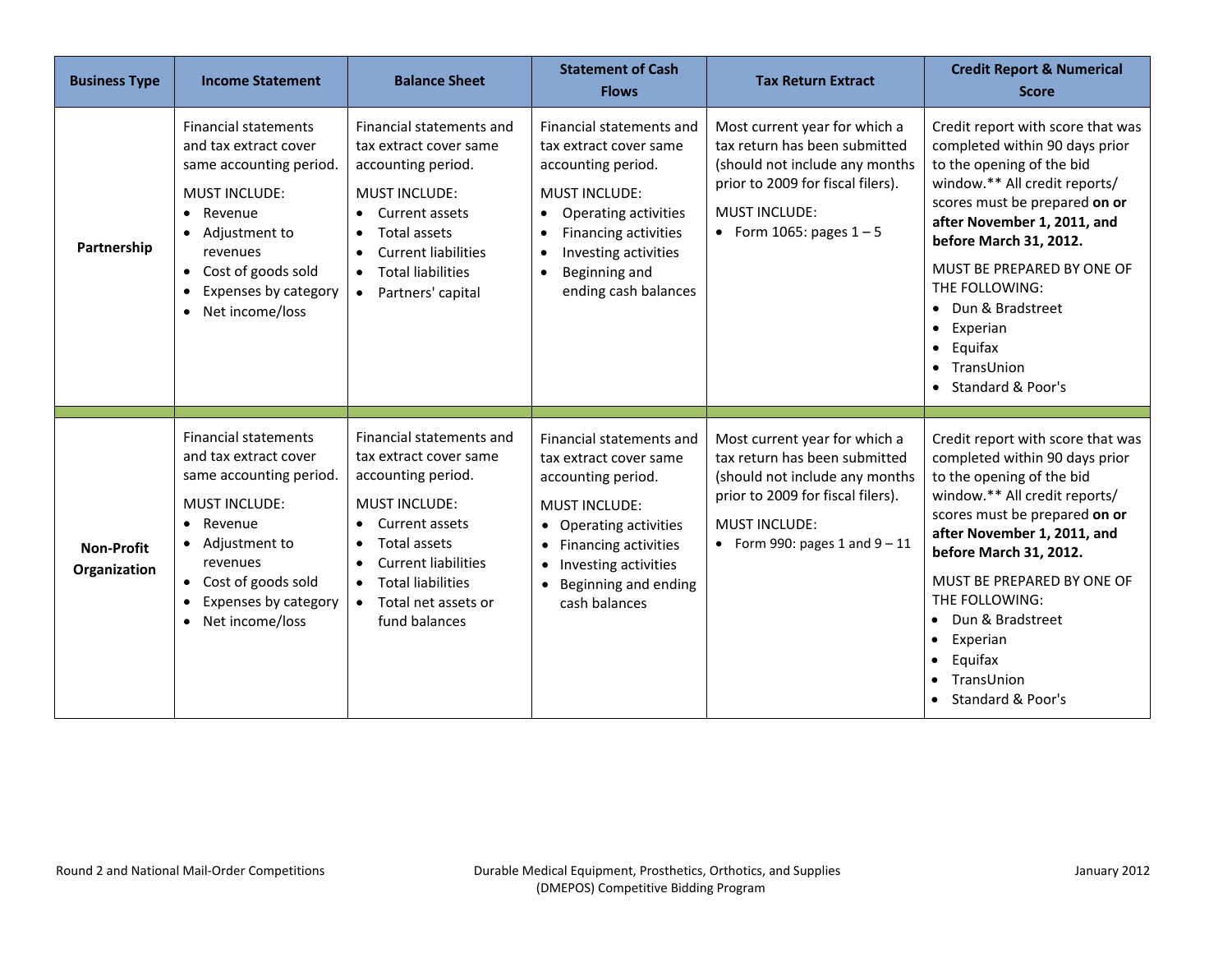| <b>Business Type</b>                                | <b>Income Statement</b>                                                                                                                                                                                                                                                                            | <b>Balance Sheet</b>                                                                                                                                                                                                                                                                                                                                                                                                                                                                                                                 | <b>Statement of Cash</b><br><b>Flows</b>                                                                                                                                                                                                                                                                                                          | <b>Tax Return Extract</b>                                                                                                                                                                                                                                                                                                                                    | <b>Credit Report &amp; Numerical</b><br><b>Score</b>                                                                                                                                                                                                                                                                                                                                                                                                                                                                                                                                                                                                                        |
|-----------------------------------------------------|----------------------------------------------------------------------------------------------------------------------------------------------------------------------------------------------------------------------------------------------------------------------------------------------------|--------------------------------------------------------------------------------------------------------------------------------------------------------------------------------------------------------------------------------------------------------------------------------------------------------------------------------------------------------------------------------------------------------------------------------------------------------------------------------------------------------------------------------------|---------------------------------------------------------------------------------------------------------------------------------------------------------------------------------------------------------------------------------------------------------------------------------------------------------------------------------------------------|--------------------------------------------------------------------------------------------------------------------------------------------------------------------------------------------------------------------------------------------------------------------------------------------------------------------------------------------------------------|-----------------------------------------------------------------------------------------------------------------------------------------------------------------------------------------------------------------------------------------------------------------------------------------------------------------------------------------------------------------------------------------------------------------------------------------------------------------------------------------------------------------------------------------------------------------------------------------------------------------------------------------------------------------------------|
| Municipality-<br>or State-<br>Owned<br>Organization | <b>Financial statements</b><br>and tax extract cover<br>same accounting period.<br><b>MUST INCLUDE:</b><br>• Revenue<br>• Adjustment to<br>revenues<br>• Cost of goods sold<br>Expenses by category<br>$\bullet$<br>• Net income/loss                                                              | Financial statements and<br>tax extract cover same<br>accounting period.<br><b>MUST INCLUDE:</b><br>Current assets<br>Total assets<br><b>Current liabilities</b><br><b>Total liabilities</b><br>$\bullet$<br>• Total net assets or<br>fund balances                                                                                                                                                                                                                                                                                  | Financial statements and<br>tax extract cover same<br>accounting period.<br><b>MUST INCLUDE:</b><br>Operating activities<br>$\bullet$<br>Financing activities<br>$\bullet$<br>Investing activities<br>$\bullet$<br>Beginning and<br>$\bullet$<br>ending cash balances                                                                             | A tax extract is submitted only<br>if the municipality- or state-<br>owned organization has a tax<br>filing requirement. Contact the<br><b>Competitive Bidding</b><br><b>Implementation Contractor if</b><br>you filed a tax return.                                                                                                                         | Credit report with score that was<br>completed within 90 days prior<br>to the opening of the bid<br>window.** All credit reports/<br>scores must be prepared on or<br>after November 1, 2011, and<br>before March 31, 2012.<br>MUST BE PREPARED BY ONE OF<br>THE FOLLOWING:<br>Dun & Bradstreet<br>Experian<br>Equifax<br>TransUnion<br>Standard & Poor's                                                                                                                                                                                                                                                                                                                   |
| <b>New Supplier</b>                                 | Income statements for a<br>12-month period with<br>actual and pro forma<br>data separately<br>prepared for the<br>months to which they<br>apply.<br><b>MUST INCLUDE:</b><br>• Revenue<br>• Adjustment to<br>revenues<br>Cost of goods sold<br>$\bullet$<br>Expenses by category<br>Net income/loss | Balance sheets for a 12-<br>month period with actual<br>and pro forma data<br>separately prepared for<br>the months to which they<br>apply.<br><b>MUST INCLUDE:</b><br>Current assets<br><b>Total assets</b><br>$\bullet$<br><b>Current liabilities</b><br>$\bullet$<br><b>Total liabilities</b><br>• Stockholders' equity or<br>owner's capital<br>• Non-profit,<br>municipality- or state-<br>owned organizations<br>must include total net<br>assets or fund<br>balances instead of<br>stockholders' equity or<br>owner's capital | Statements of cash flows<br>for a 12-month period<br>with actual and pro<br>forma data separately<br>prepared for the months<br>to which they apply.<br><b>MUST INCLUDE:</b><br>Operating activities<br>$\bullet$<br>Financing activities<br>$\bullet$<br>Investing activities<br>$\bullet$<br>Beginning and<br>$\bullet$<br>ending cash balances | If a tax return has been filed,<br>refer to the relevant business<br>types above for requirements.<br><b>MUST INCLUDE:*</b><br>Form 1120: pages $1 - 5$ or<br>$\bullet$<br>Form 1120S: pages $1 - 4$ or<br>$\bullet$<br>Form 1065: pages $1 - 5$ or<br>$\bullet$<br>Schedule C: pages $1 - 2$ or<br>$\bullet$<br>Form 990: pages 1 and $9 - 11$<br>$\bullet$ | Credit report with score that was<br>completed within 90 days prior to<br>the opening of the bid window.**<br>All credit reports/scores must be<br>prepared on or after November 1,<br>2011, and before March 31, 2012.<br>MUST BE PREPARED BY ONE OF<br>THE FOLLOWING:<br>Dun & Bradstreet<br>$\bullet$<br>$\bullet$<br>Experian<br>Equifax<br>$\bullet$<br>TransUnion<br>Standard & Poor's<br>If a credit report is not available<br>for the business, the principal<br>business owner must supply a<br>personal credit report with<br>numerical score prepared within<br>90 days prior to the opening of<br>the bid window by one of the<br>credit bureaus listed above. |